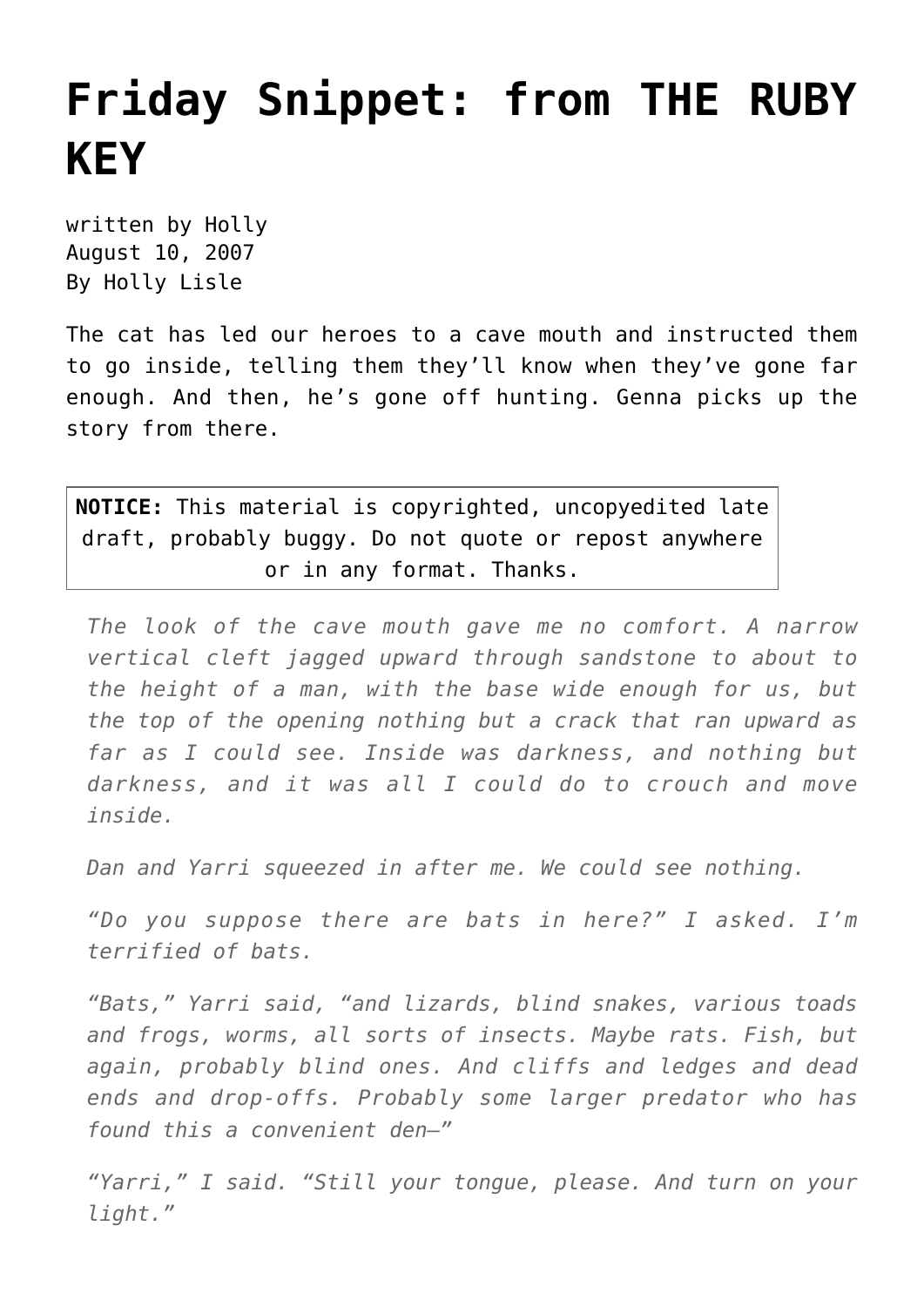*Yarri didn't say or do anything for a moment. Then she said, "Oh! You didn't want to know what was in the cave, did you?"*

*"I wanted you to say, 'No, Genna. I'm sure nothing is in here but us.'"*

*She tapped the little light she wore as a chain around her neck once we got to the first sharp turn, and we and the inside of the cave were illuminated in cool, blue-white light. We couldn't see far. The low, narrow passageway turned sharply to the right just ahead of us.*

*"I don't see any bat guano," Yarri said after a moment. "So there probably aren't any bats."*

*I didn't believe her. In my mind, they were all just waiting around the next corner. And I did see spider-webs, so my skin started crawling anyway. Outside, I don't mind spiders much. But in low places, where I'm sure they'll drop into my hair and I won't know, just the thought of them makes me want to shiver. Or scream.*

*"Genna, you have to go," Dan said. "We can't spend the night here."*

*We could. We wouldn't be comfortable. But we could.*

*Still, I had to believe the cat had brought us to this place for a reason, and I had to trust that it was a good one. So I started forward. I could hear Dan and Yarri shuffling forward, and I could hear Yarri whispering to Dan.*

*But worse than that, I could hear whispers from ahead of us. I reached behind me to wave them to silence, and hit my brother in the head.*

*"OW!" he yelped. Ahead of me, a thousand voices shouted, "OW!"*

*I tried to turn, and discovered I could not—the passage was*